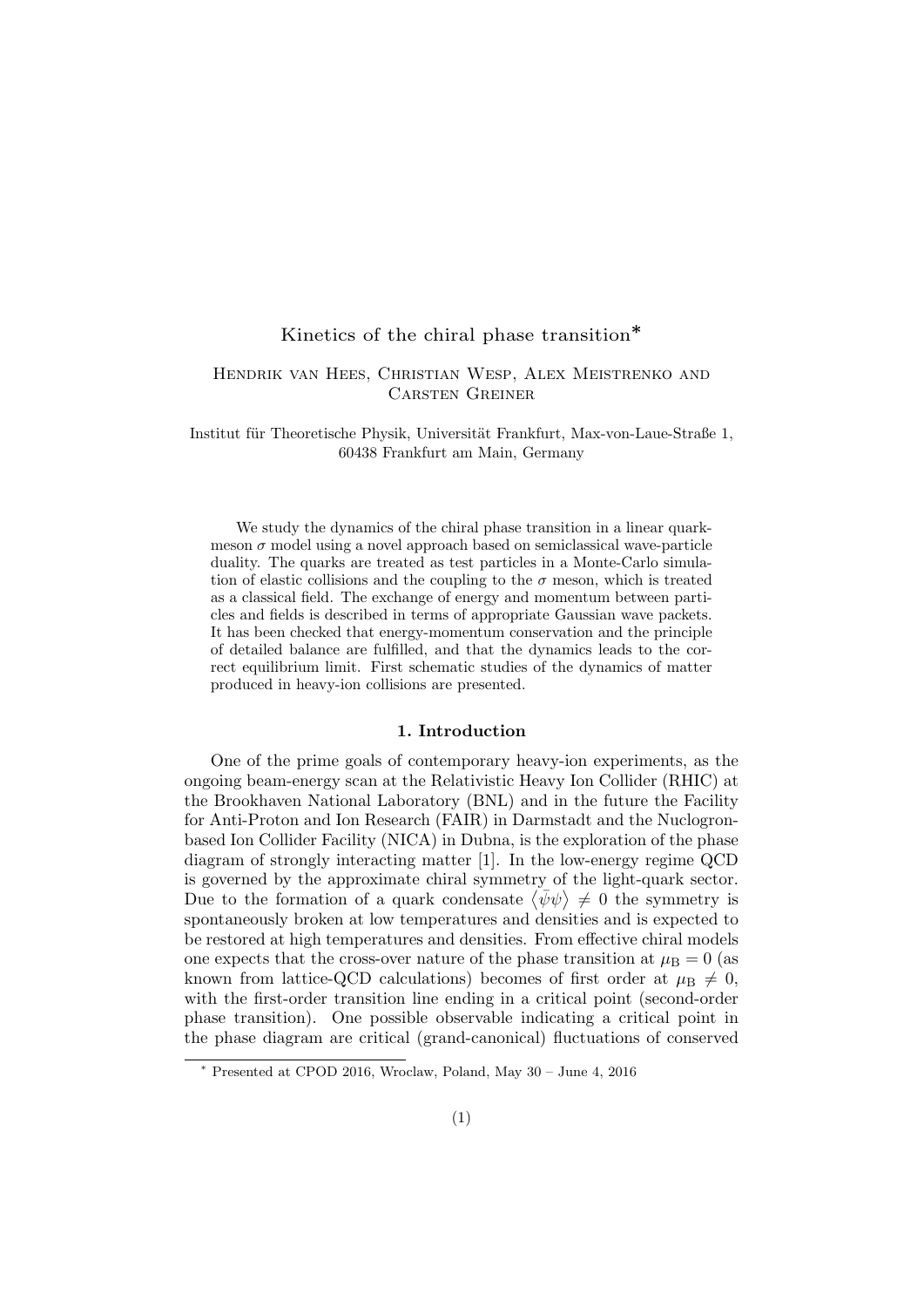charges (like baryon number or electric charge) and the divergence of the corresponding susceptibilities [2–8].

The main challenge is to find experimental signatures for this structure of the phase diagram, particularly the existence of a critical point, from observations of the quickly expanding and cooling "fireballs" of strong-interaction matter created in heavy-ion collisions. Here we use a novel approach to numerically simulate this dynamics in terms of kinetic theory, based on a linear quark-meson  $\sigma$  model [9–11]. By adjusting the coupling constants and evaluating the model at finite temperature and baryo-chemical potential the different kinds of phase transition (cross-over,  $1<sup>st</sup>$  and  $2<sup>nd</sup>$  order) can be realized. In our kinetic simulation the  $\sigma$  meson is described as a classical mean field and the quarks and antiquarks in terms of Monte-Carlo test particles. Besides the usual binary elastic collision term  $qq \rightarrow qq$  also decay and recombination processes,  $\sigma \leftrightarrow q\bar{q}$  have to be described. To this end we employ a kind of "wave-particle duality" approach, which we describe in the next Sec.

### 2. Wave-particle dynamics

The linear quark-meson  $\sigma$  model with the chiral  $SU(2)_L \times SU(2)_R$  symmetry is defined by the Lagrangian

$$
\mathcal{L} = \overline{\psi}[i\partial - g(\sigma + i\gamma_5 \mathbf{p} \cdot \boldsymbol{\tau})]\psi + \frac{1}{2}(\partial_{\mu}\sigma \partial^{\mu}\sigma + \partial_{\mu}\vec{\pi} \cdot \partial^{\mu}\vec{\pi}) - U(\sigma, \vec{\pi}), \quad (2.1)
$$

where  $\psi$  denotes the two-flavor quark field  $(u, d)$ , and  $(\sigma, \vec{\pi})$  the scalar and pseudo-scalar meson fields, transforming according to the SO(4) representation of the chiral group. The meson-field potential is given by

$$
U(\sigma, \vec{\pi}) = \frac{\lambda^2}{4} (\sigma^2 + \vec{\pi}^2 - \nu^2)^2 - f_{\pi} m_{\pi}^2 \sigma - U_0.
$$
 (2.2)

With  $\nu = f_{\pi}^2 - m_{\pi}^2/\lambda$  the minimum of the potential is given by  $\sigma_0 = f_{\pi}$ , and the approximate chiral symmetry is spontaneously broken to the  $SU(2)<sub>V</sub>$ isospin symmetry. The mass of the  $\sigma$  meson becomes  $m_{\sigma}^{(0)} = 2\lambda^2 f_{\pi}^2 + m_{\pi}^2$ . For  $\lambda \simeq 20$  one obtains  $m_{\sigma}^{(0)} \simeq 600$  MeV. Through the Yukawa couplings of the quark fields to the mesons in (2.1) the quarks acquire a constituentquark mass  $m_q = g^2 \sigma_0$ . Varying  $g \in (3.3, 5.5)$  leads to a cross-over  $(g = 3.3)$ , a 2<sup>nd</sup>-order ( $g = 3.63$ ), or a 1<sup>st</sup> order phase transition for  $\mu_B = 0$ .

Schematically the kinetic theory is defined by a coupled system of stochastic mean-field and Boltzmann-Vlasov transport equations,

$$
\Box \sigma + \lambda (\sigma^2 - \nu^2) \sigma - f_{\pi} m_{\pi}^2 + g \langle \overline{\psi} \psi \rangle = I(\sigma \leftrightarrow \overline{q}q), \tag{2.3}
$$

$$
\left[\partial_t + \mathbf{p}/E_q \cdot \vec{\nabla}_{\vec{x}} - \vec{\nabla}_{\vec{x}} E_\psi \cdot \vec{\nabla}_{\vec{p}}\right] f_q(t, \vec{x}, \vec{p}) = C(\psi \psi \to \psi \psi, \sigma \leftrightarrow \overline{q}q), \quad (2.4)
$$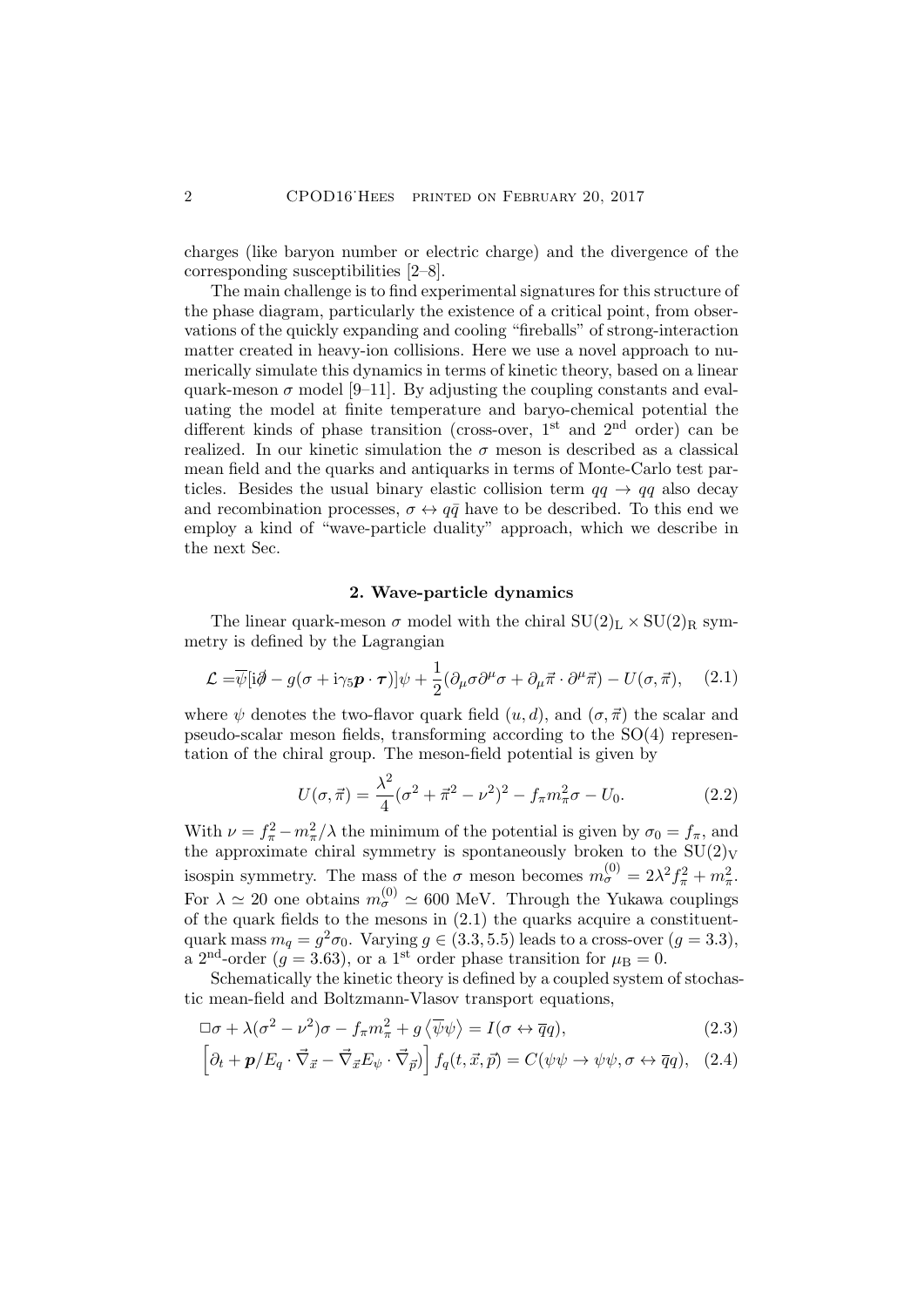

Fig. 1. (Color online) Left: The energy distribution of the quarks and antiquarks follow the expected relativistic Maxwell-Boltzmann distribution  $f<sub>q</sub>(E) \propto$  $\exp(-E/T)$ , demonstrating the numerical stability of the kinetic equations as well as the validity of the principle of detailed balance. Right: The spectrum of the kinetic energy density of the mean field,  $\dot{\phi}^2/2$ . For low k (long wavelenghts) the distribution follows the expected equipartion theorem for a classical field. At higher energies the finite interaction volume encoded in the finite width of the Gaussian wave packets leads to an effective cut-off.

where I and C denote collision terms contributing in a stochastic way to the time evolution of the mean field  $\sigma$  and the quark phase-space distribution function  $f$ , respectively.

The decay and quark-annihilation processes  $\sigma \leftrightarrow q\bar{q}$  is described by the quantum-field theoretical S-matrix element, via the Breit-Wigner cross section with the corresponding on-shell decay width. The annihilation process is described via Monte-Carlo simulation. To determine the local distribution of  $\sigma$  particles to describe the decay process, the local energy-momentum densities are calculated from the  $\sigma$  field and mapped to a corresponding local thermal-equilibrium relativistic Boltzmann-Jüttner distribution with the  $\sigma$ -meson mass determined self-consistently with the temperature according to the corresponding equilibrium value. In the decay and annihilation processes the corresponding energy and momentum are transferred to the mean field by adding an appropriate relativistic Gaussian wave packet, guaranteeing energy-momentum conservation in each local reaction process. We have demonstrated that such a description also obeys the principle of detailed balance and thus leads to the correct equilibrium limit for the quark distribution function as well as the  $\sigma$  field (cf. Fig. 1).

### 3. Simulation of an expanding fireball

To study a situation more close to the rapidly expanding and cooling medium produced in heavy-ion collisions, we initialize the system as a spherically symmetric droplet with a Woods-Saxon like spherically sym-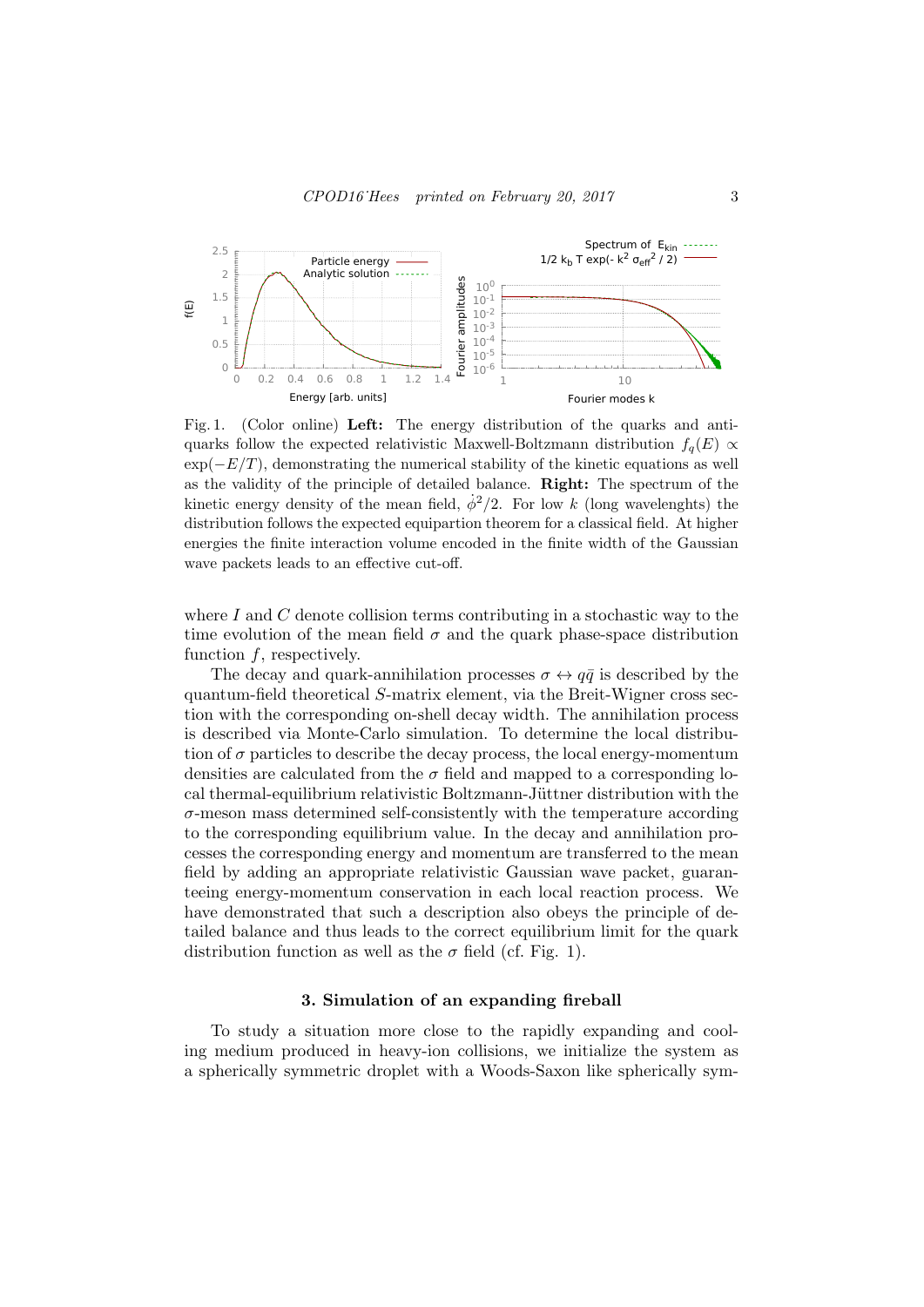

Fig. 2. (Color online) Left: Total quark number in the matter-droplet scenario. Solid lines show the simulations with chemical processes, the dashed lines the simulations without the  $\sigma \leftrightarrow \bar{q}q$  processes. In the scenario without chemical processes the droplet radiates most of the quarks in shell-like structures, as reflected in the quark-number plateaus which drop suddenly. In the calculations with chemical processes the systems lose quarks in a steady and continuous way; the formation of quark-number plateaus is washed out. Right: Angular power spectrum of quarkdensity fluctuations. The qualitative features of the spectrum are independent of the nature of the phase transition but their absolute size depends on the coupling strength q.

metric temperature distribution,  $T(\boldsymbol{x}) = T_0\{1 + \exp[(|\boldsymbol{x}| - R_0)/\alpha]\}^{-1}$  with  $R_0 = 0.45$  fm and  $\alpha = 0.1$  fm. The total system size has been chosen to 5 fm, and the boundary conditions have been adapted such as to allow for an expanding-fireball scenario. For the quarks we have introduced a "distance cutoff"  $r_c = 2.75$  fm from the center, where the particles are considered to leave the system.

We have simulated this expanding-fireball scenario with and without implementing the chemical processes,  $\sigma \leftrightarrow q\bar{q}$  (cf. Fig. 2). Neglecting these processes leads to a rapidly oscillating  $\sigma$ -field in the beginning of the expansion, losing energy by radiating long-wavelength oscillations propagating out of the system, and despite small spatial fluctuations the system stays isotropic. For larger couplings, particularly at  $g = 5.5$ , according to a 1<sup>st</sup>order phase transition in equilibrium, the system can stay in a metastable state where cold quarks are trapped in a potential well of the chiral field for some time. Taking the chemical processes into account, the strong fluctuations of the  $\sigma$  field are damped by the decay process, while the annihilation process creates strong local fluctuations on the field, increasing with stronger coupling constants  $g$ , which also leads to spatial anisotropies of the fireball. In accordance with the findings using a Langevin approach to describe the fluctuations on a hydrodynamical background [12–14], one finds the strongest fluctuations in quark density for the largest coupling corre